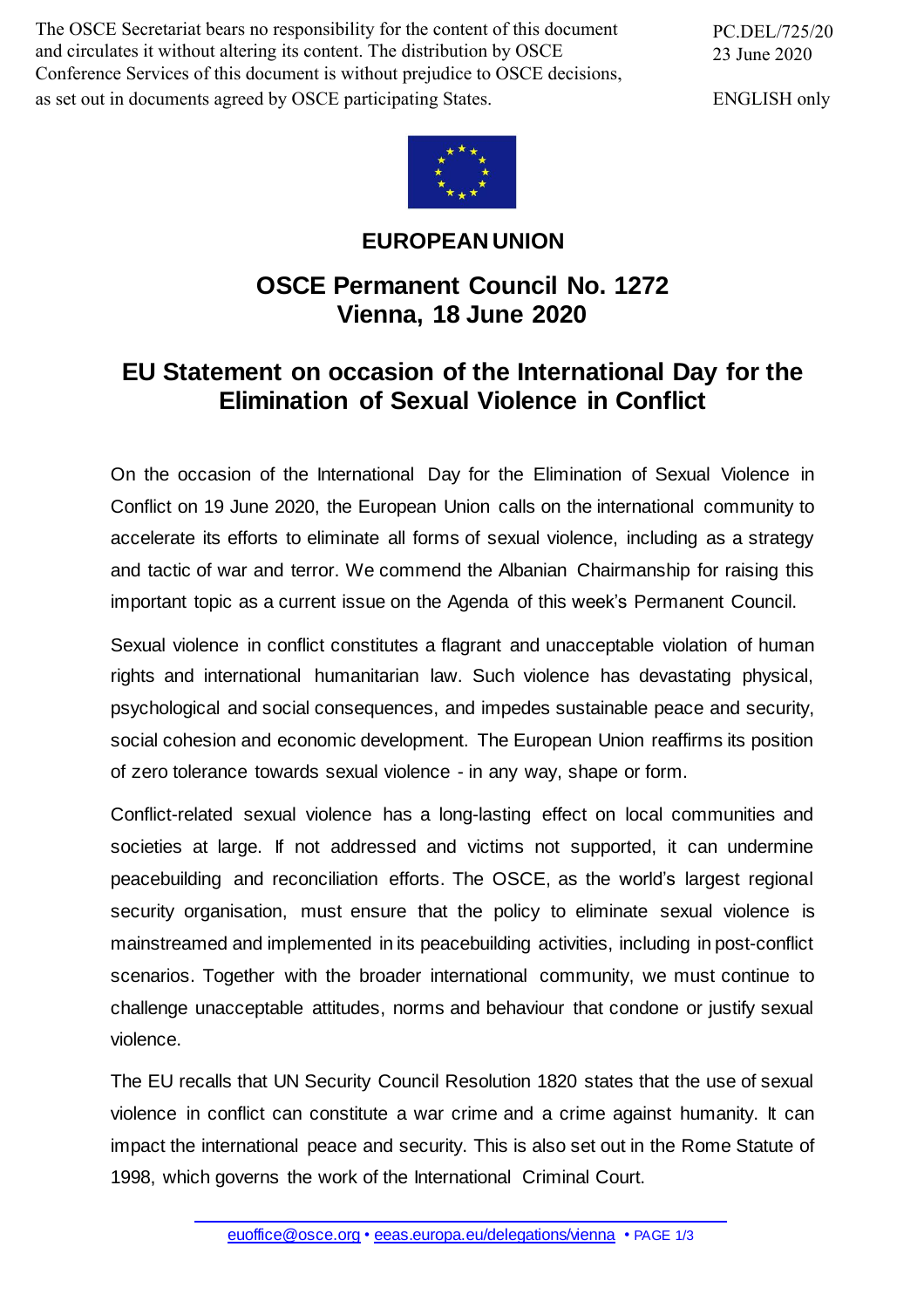The EU recognises and supports the important contribution of women's organisations, civil society and activists who on a daily basis mobilize for this cause and are the true voices of change. The EU will continue working with international partners and civil society actors to ensure respect for fundamental freedoms and human rights in peacebuilding efforts worldwide.

It is concerning that fear and stigma prevent the vast majority of survivors of conflictrelated sexual violence from reporting it. Practitioners in the field estimate that for each conflict-related rape reported, 10-20 cases go undocumented. All survivors and witnesses, in particular women and children, must be guaranteed protection, as well as access to comprehensive psychological, sexual and reproductive health care services. At the same time, we should not forget that also men and boys can be survivors of conflict-related sexual violence. Strengthening the accountability for these crimes is crucial. We expect participating States to conduct effective investigations of these crimes, bring perpetrators to justice, ensure accountability, and provide all victims with safe and unhindered access to justice and adequate redress and reparations. Prevention, protection and prosecution should be the driving forces of all our efforts.

The COVID-19 pandemic may adversely impact the capacity of law enforcement and judicial authorities to receive and process reports on incidents of sexual violence. It is our duty to guarantee that access to medical, psycho-social and legal services is ensured, notwithstanding the circumstances of the pandemic.

The EU calls on all participating States to duly assume their responsibilities towards all their citizens. In this regard, we underline the importance of equal and meaningful participation of women in crisis response. Inclusive decision-making processes are vital in enabling comprehensive security for all.

We wish to underline the necessity for full and comprehensive implementation of Ministerial Council Decision No. 14/04 on the 2004 OSCE Action Plan for the Promotion of Gender Equality and of all other Ministerial Council Decisions related to this topic.

The EU underlines the important role of the OSCE in the implementation of the Women Peace and Security agenda. This year marks the 20th anniversary of the UN Security Resolution 1325 on Women Peace and Security and we call on the OSCE and the participating States to increase their efforts for reaching its full implementation, on a national, regional and global level.